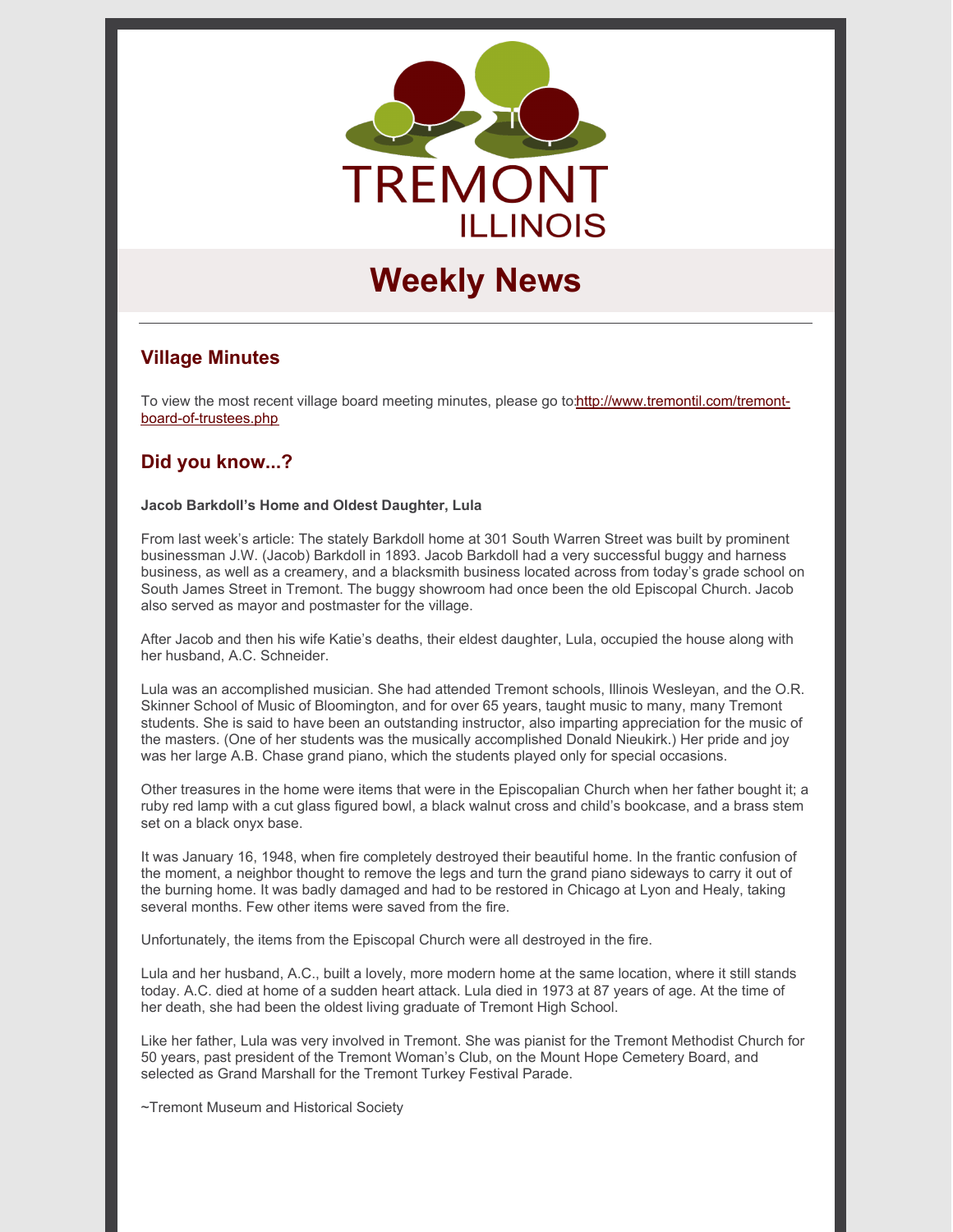



*Barkdoll home built in 1893, destroyed by fire in 1948 Lula Barkdoll Schneider, born in 1885 in*

*Mackinaw, died in 1973 at Proctor Hospital in Peoria.*

# **Winning Communities**

The Tremont Community Weekly News

Are you enjoying the weekly Tremont newsletter found each Monday in your inbox? The Winning Communities Board sincerely hopes that is the case and welcomes any comments or suggestions you may have. We greatly appreciate the numerous local organizations willing to provide such interesting and timely content our readers have come to expect. The Board is committed to continuing the publication into 2022 still free of subscription costs.

The Winning Communities organization relies completely on donations to operate. As you might imagine, there are administrative fees associated with this publication. Please consider assisting us with the cost of this weekly newsletter. A contribution of between \$5 and \$20 dollars would assist us greatly in providing this valuable community service. As our subscribers approach 1000, we reluctantly ask for your help.

If you're able, donations can be made to Tremont Winning Communities at P.O. Box 76 or dropped off at the Village Hall. You can also [click](https://www.tremontil.com/donate.html) here to donate online. The Winning Communities Board appreciates your consideration.

# **Tremont Historical Society Chicken Dinner & Program**

#### SAVE THE DATE!

The Tremont Historical Society invites the public to attend our annual chicken dinner on Tuesday, January 18th at 6:00PM at the Community Center.

Chicken, drinks and dinnerware are provided. Please bring a dish to pass. The program will be "Show and Tell." All are invited to bring an antique item to tell about or to ask about!

## **Early Childhood Screening**

Tremont School District #702 will be holding an Early Childhood Screening on Thursday, February 3, 2022. All children ages 0-5 living in District #702 are eligible.

This is not a Turk Center or Kindergarten Screening. The purpose is to screen developmental levels in motor skills, general knowledge, social skills, and speech/language skills in order to assess the need for special education services. Further evaluation may be recommended.

If you have concerns in the areas listed or would like reassurance that your child is progressing well, you can call and make an appointment. Contact Lisa Miller at 309-925-3461 Ext. 1016.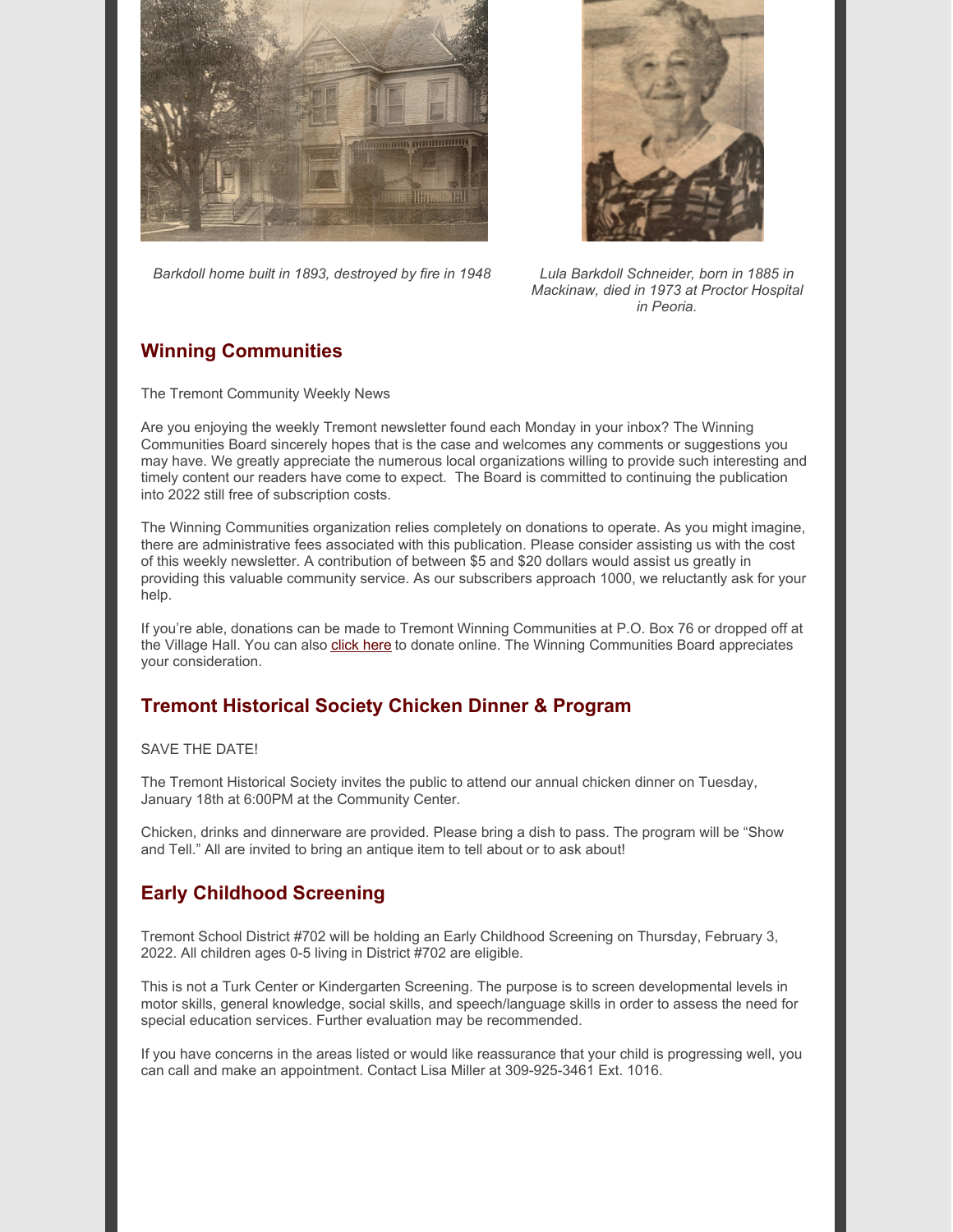

# **2022 Little Dribblers Basketball Program**

Little Dribblers is our recreation basketball program for boys and girls between the ages of Kindergarten – 3rd Grade. The program focuses on the basic skills including dribbling, passing, shooting, and scrimmaging at the end of the season.

Registration is now open online and at the Park District Office. **Dates**: February 12 – March 12 (Saturdays) **Where**: South Gym at the Tremont High School **When** (boys and girls together):

- Kindergarten 1st grade 12:30-1:20PM
- $2nd 3rd$  grade 1:30 -2:30PM

**Cost**: \$45.00 Participation Fee (includes participation shirt) **Program instructors**: Noelle Marron and Drew Gierich

Please Register Soon to assure enough time to order and receive the participation shirts.

[Click](https://tremontpark.recdesk.com/Community/Program/Detail?programId=1039) Here to register online.

## **Monday**

MS BB home vs Metamora - 5:30PM

GB at Midwest Central - 6:00PM

#### **Tuesday**

Boys Swimming at Pekin - 4:30PM

BB at LeRoy - 5:30PM

## **Wednesday**

MS VB home vs Eureka - 4:15PM

## **Thursday**

HS Scholastic Bowl at Lexington - 4:30PM MS BB home vs Midwest Central - 5:30PM WR home vs Mercer County - 5:30PM GB at Dee-Mack - 5:30PM MS WR at Tri-Valley - 6:00PM

# **Friday**